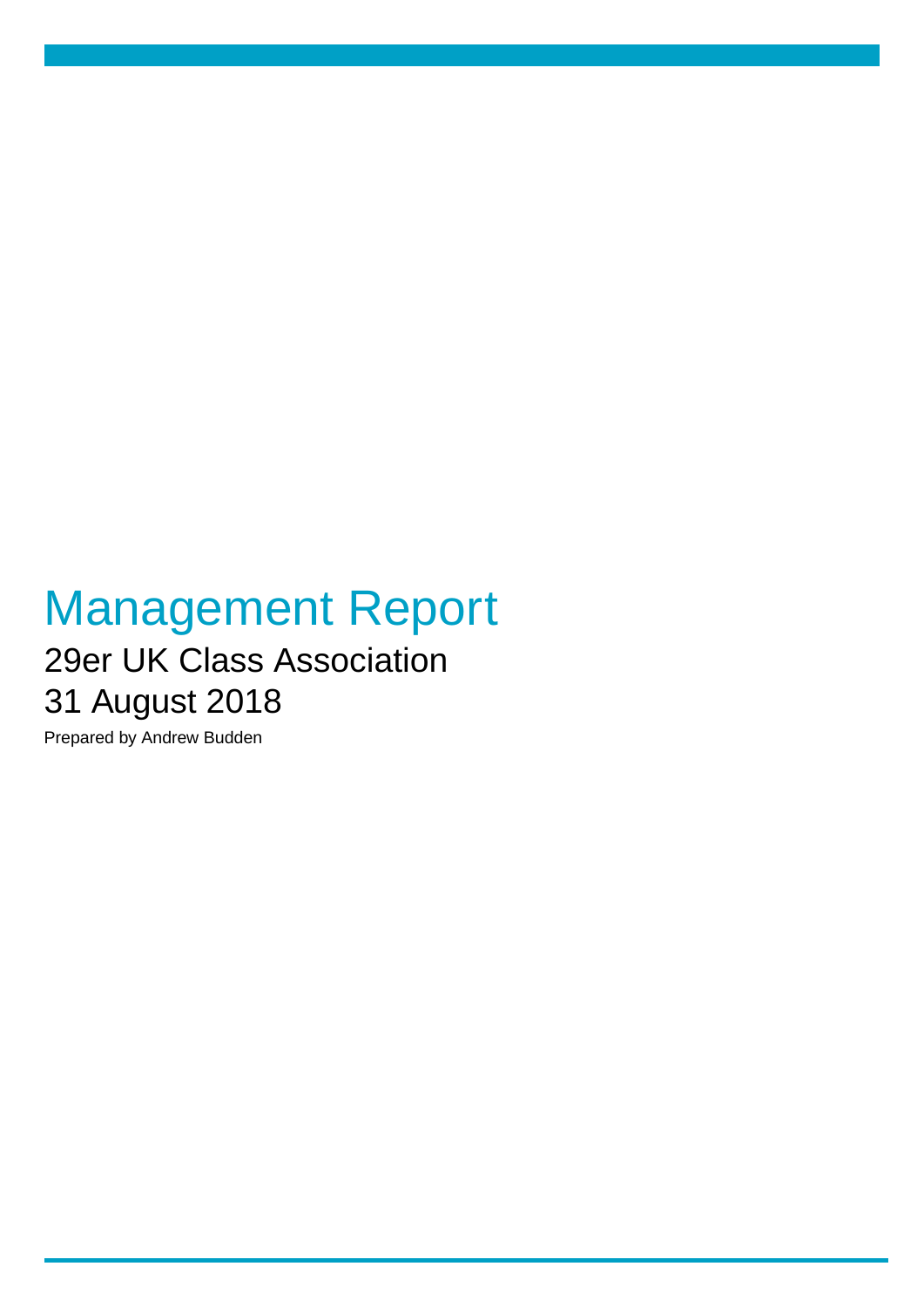| <b>Profit and Loss</b> |  |
|------------------------|--|
| <b>Balance Sheet</b>   |  |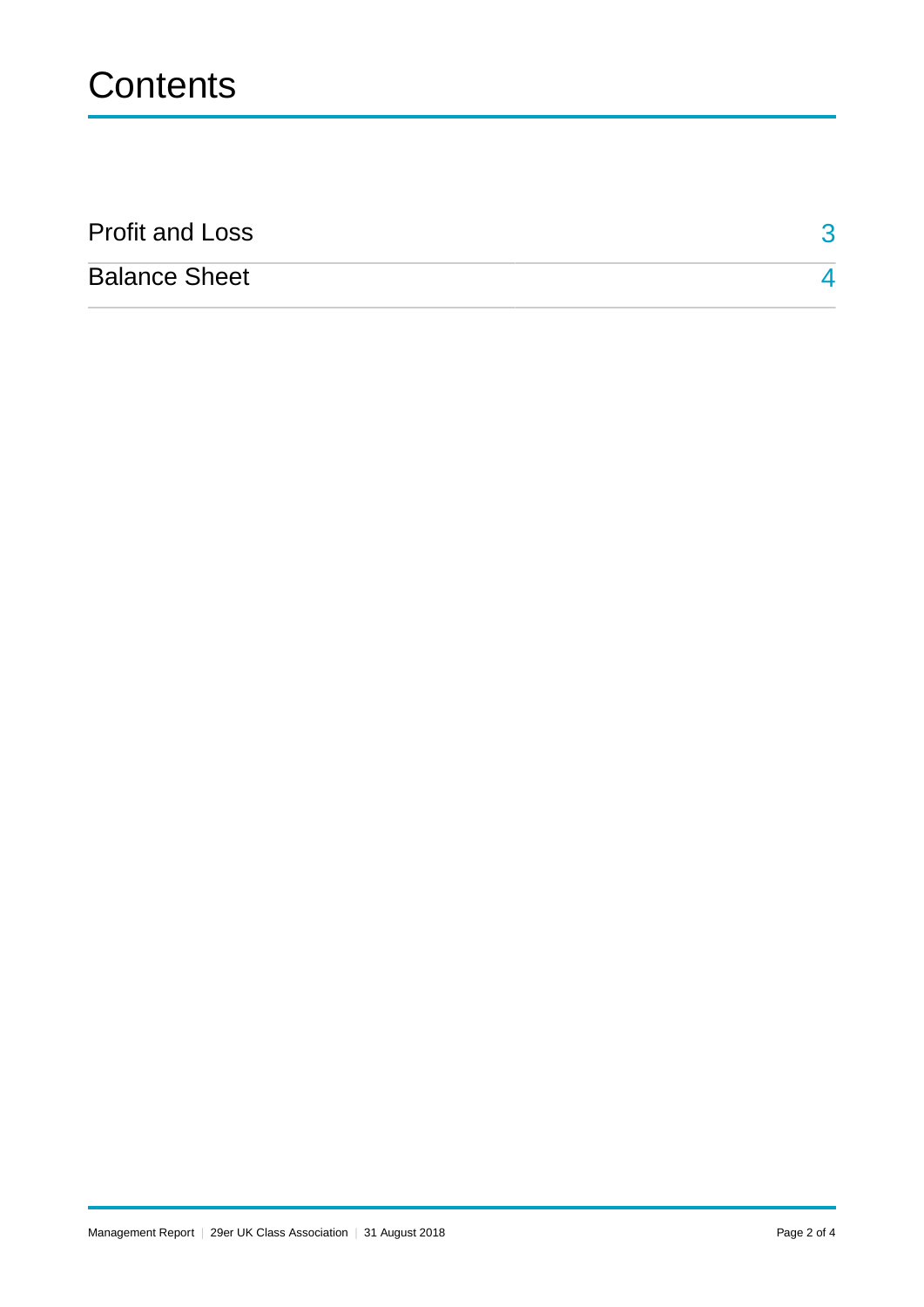## 29er UK Class Association For the month ended 31 August 2018

<span id="page-2-0"></span>

|                                 | Aug-18                   | <b>Jul-18</b>  | <b>Jun-18</b>  | May-18                   | <b>YTD</b> |
|---------------------------------|--------------------------|----------------|----------------|--------------------------|------------|
| <b>Income</b>                   |                          |                |                |                          |            |
| Europeans                       | $\blacksquare$           | 295            | 800            | 100                      | (1, 555)   |
| Income - Bank Interest Received | 1                        | 1              | 1              | 1                        | 10         |
| Income - Events                 | 4,155                    | 3,210          | 2,900          | 14,705                   | 51,051     |
| Income - Grant                  |                          |                | $\overline{a}$ |                          | 13,250     |
| Income - Membership             | 704                      | 862            | 80             | 656                      | 7,729      |
| Income - Sponsorship            |                          | L.             | $\overline{a}$ |                          | 680        |
| Income - Training               | 300                      | 350            | 240            | 340                      | 19,360     |
| Worlds                          |                          |                | L,             | $\blacksquare$           | 2,424      |
| <b>Total Income</b>             | 5,160                    | 4,718          | 4,021          | 15,802                   | 92,948     |
| <b>Gross Profit</b>             | 5,160                    | 4,718          | 4,021          | 15,802                   | 92,948     |
| <b>Less Operating Expenses</b>  |                          |                |                |                          |            |
| <b>Administration Fee</b>       | $\overline{\phantom{a}}$ | 4,125          | $\blacksquare$ | $\blacksquare$           | 5,500      |
| Audit and Accountancy Fees      | 480                      |                | $\sim$         | 24                       | 564        |
| <b>Boat Transport</b>           | 1,600                    |                | ä,             |                          | 1,600      |
| Class ET Rib                    | 20                       | ä,             | $\overline{a}$ | 98                       | 336        |
| <b>Class Travel Grants</b>      |                          | L,             | $\blacksquare$ | $\blacksquare$           | 450        |
| Coach Fees                      | 8,622                    | 470            | 379            | $\blacksquare$           | 19,696     |
| Coaches Expenses                |                          | ä,             | ÷              | $\overline{\phantom{a}}$ | 176        |
| <b>Europeans Costs</b>          | 907                      | ٠              | ÷,             | $\blacksquare$           | 2,273      |
| Insurance                       |                          | $\overline{a}$ | 977            | $\blacksquare$           | 977        |
| Internet Expenses               |                          | 40             | 158            | 48                       | 1,392      |
| Jury                            | 193                      | ä,             | ÷,             | $\overline{\phantom{a}}$ | 1,085      |
| Miscellaneous Expenses          | 1,642                    |                | 88             | $\overline{a}$           | 2,370      |
| <b>Nationals Costs</b>          | 1,020                    | 1,966          | $\overline{a}$ | (5)                      | 3,201      |
| PayPal Transaction fees         | 301                      | 148            | 101            | 474                      | 2,488      |
| <b>Rib Hire</b>                 |                          | ä,             | (240)          | $\overline{\phantom{a}}$ | 722        |
| Trophies / Gifts                | 1,395                    | 397            | 760            | $\blacksquare$           | 6,047      |
| Venues                          | 18,962                   | $\overline{a}$ | 1,442          | 810                      | 44,240     |
| <b>Total Operating Expenses</b> | 35,142                   | 7,146          | 3,665          | 1,449                    | 93,116     |
| <b>Net Profit</b>               | (29, 982)                | (2, 428)       | 356            | 14,353                   | (169)      |

Any liability (in negligence or otherwise) arising from any third party acting, or refraining from acting, on any information contained in this report s excluded.